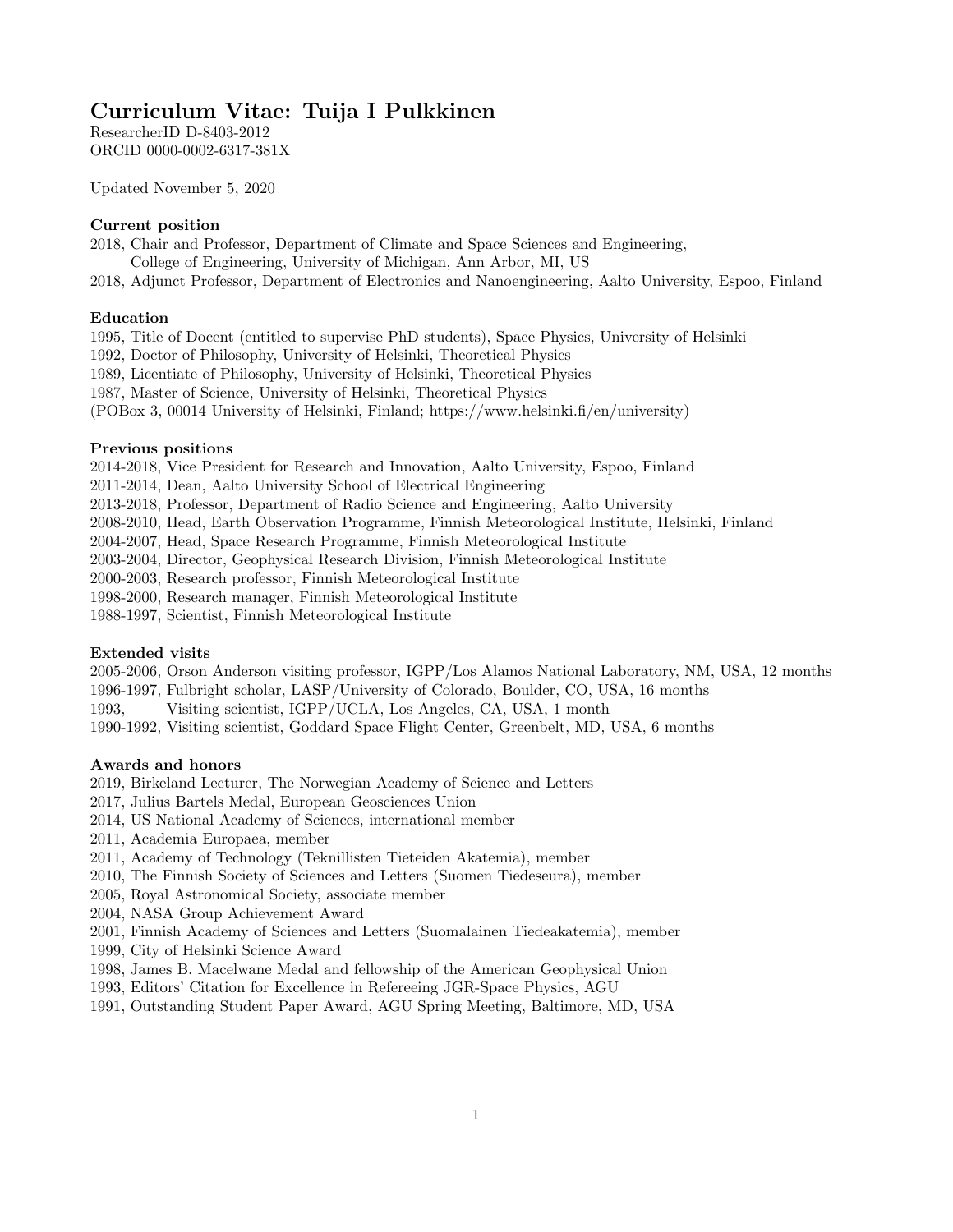#### Service for Finnish expert and funding organizations

Academy of Finland (Suomen Akatemia), research funding organization: 2009-2012, Board member, vice chair, Research Programme on Climate Change 2007-2012, Member, Research Council for Natural Sciences and Engineering 2010-2012, Board chair, Sustainable Energy research program 2008-2009, Board member, Research Programme on Sustainable Production and Products 2008-2009, Board member, Research Programme on Computational Sciences 2007-2009, Board member, Sustainable Energy research program 2007, Board member, International evaluation of the Computer Sciences in Finland 2007, Board member, International evaluation of the Mechanical, Production and Automation Science in Finland Finnish National Space Committee (Avaruusasiain neuvottelukunta), national advisory body:

2015-2018, Associate member 2012-2018, Member of the secretariat 2007-2010, Member

Federation of Finnish Learned Societies (Tieteellisten seurain valtuuskunta), scientific academy: 2008-2010, Board member

Finnish Academy of Sciences and Letters (Suomalainen tiedeakatemia), scientific academy: 2006-2008, Board member 2002-2008, Secretary of the Geosciences Group

The Finnish Society of Sciences and Letters (Suomen tiedeseura), scientific academy: 2015-2018, Election committee

Finnish Physical Society (Suomen Fyysikkoseura), scientific society: 2004-2006, Board member, Society journal Arkhimedes 2003-2005, Board member

Finnish Meteorological Institute:

2020- External jury member, FMI early career scientist of the year

2006-2009, Board member, Sodankyla Geophysical Observatory, University of Oulu

1999-2008, Executive board member, Finnish Graduate School for Astronomy and Space Physics

Aalto University:

2018- Fellow, to promote the Millennium Technology Prize of the Technology Academy Finland

2017, Member, evaluation committee for Wihuri Foundation for International Prizes

2016, Member, Olli V. Lounasmaa Memorial Prize committee

2015-2016, Advisory board member, StartupLife student internship programme

2013, Board member, Aalto University Committee on environmental research and education

2012-2015, Board member, Foundation for Advancing Technology (Tekniikan edistmissäätiö)

2012-2015, Board member, TKK support foundation (TKK:n tukisäätiö)

2013-2018, Board member, Finnish Centre for Astronomy with ESO

2010-2013, Aalto U representative, University of Helsinki Science Campus Infrastructure Committee2011-2017, Member, Aalto University President's Management Team

Other Finnish national science policy positions:

2017-2018, Member, Board of VTT Technical Research Centre of Finland

2017-2018, Confederation of Finnish Industries, Business transformation committee

(EK:n Liiketoiminnan uudistuminen -valiokunta)

2016-2019, Member, Tekes Delegation (Tekesin valtuuskunta), advisory body for innovation funding agency 2016-2018, Member, Board of Directors, Smart and Clean Foundation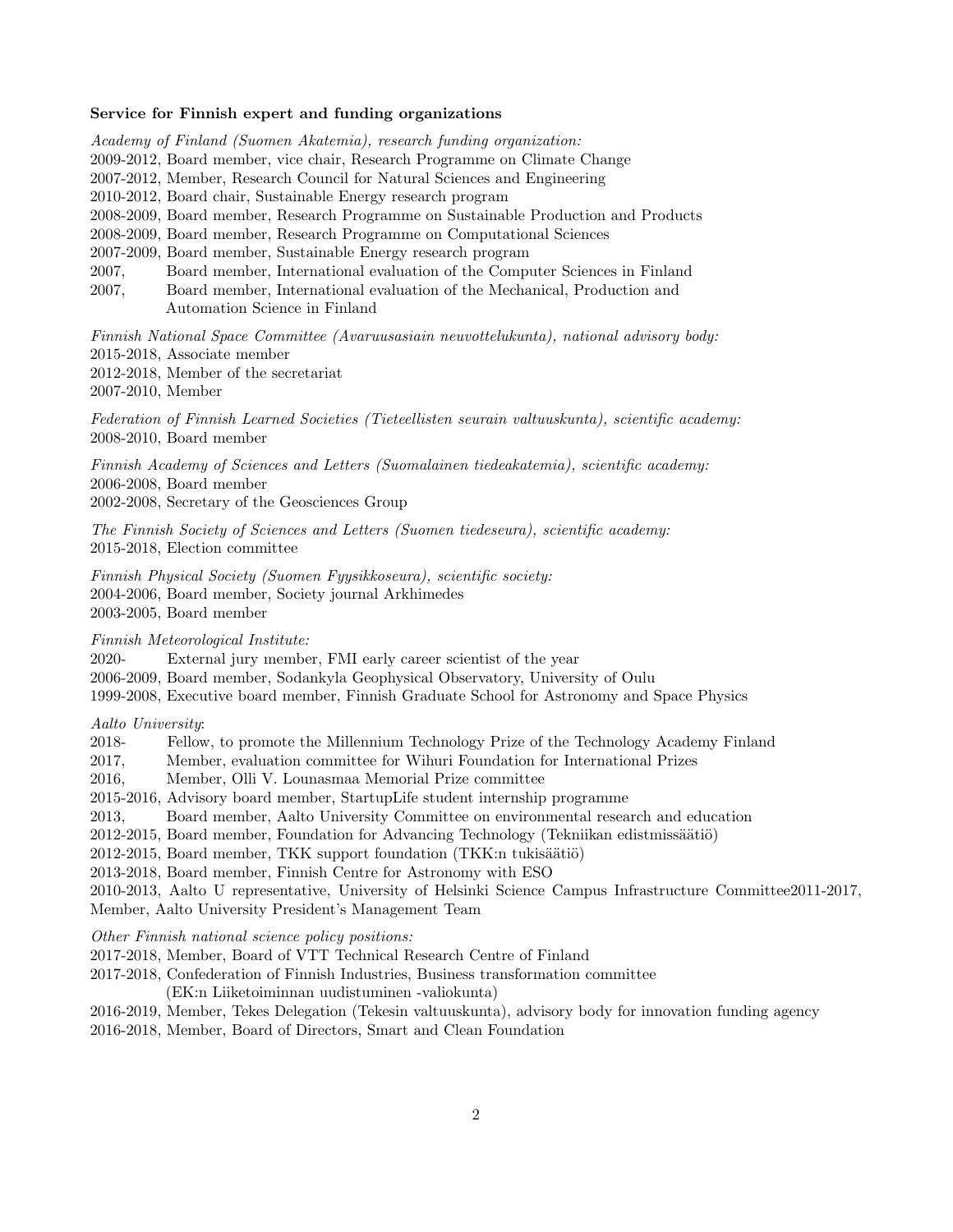#### Finland's national representative in international organizations

EISCAT (European Incoherent Scatter Radar) Association: 2013-2018, Member, National Representative in EISCAT Council

EUMETSAT (European Meteorological Satellite Organization) 2008-2010, Steering Group Chair, Satellite Application Facility on Ozone and Atmospheric Chemistry Monitoring (O3MSAF)

NOT (Nordic Optical Telescope): 2011-2012, Comete Cientifico Internacional (CCI), delegate of the Academy of Finland

WMO (World Meteorological Organization): 2010-2018, National point of contact, Space weather activities

## Service for European expert and funding organizations

European Space Agency: 2010-2012, Expert, Space Situational Awareness Programme 2002, Member, ESA Solar System Working Group, evaluation of Flexi mission proposals 2000-2002, Member, European Space Agency, Solar System Working Group European Union: 2009-2013, Member, ERC Advanced Grant Proposal Evaluation group, 2009-2013 2008, Member, Evaluation board for COST action 724, 2008 2007-2013, Member, Finnish advisory group for Ideas Programme, FP7

## 2003, Member, Evaluation panel of the European Space Science Committee (ESSC)

#### Service for US expert and funding organizations

NAS (United States National Academy of Sciences):

2020, Member, Committee for Space Weather Operations and Research Infrastructure Workshop

2019, Member, Committee on Review of the SMD 2019 Science plan

2018-, Member, Committee on Solar and Space Physics under the Space Studies Board

2016-2017, Member, Arctowski Medal Committee

2015-2016, Member, Cozzarelli Prize Selection Committee

NASA (United States National Aeronautics and Space Administration):

2020, Chair, NASA Heliophysics Division 2020 Senior Review

Chair, NASA Heliophysics review panel

NASA SR&T panel, twice

University of Michigan

2020, Member, CoE Campus Support Committee for COVID-19 actions

2019-2020, Member, Earth Day at 50 and Sustainability Collaborations Committee

#### Service for other research funding organizations (evaluations and recommendations):

2012-2018, Chair, Space Research Programme Committee, Research Council of Norway

2001-2009, Member, Swedish Space Research Advisory Board

Member, Swedish Research Council panel (twice)

Chair, Academy of Finland Space Physics and Astrophysics panel

Mail-in reviews of research proposals for Academy of Finland, Swedish National Space Board, US National Science Foundation, NASA, Canadian Space Agency, Canadian Research Council, and European Union.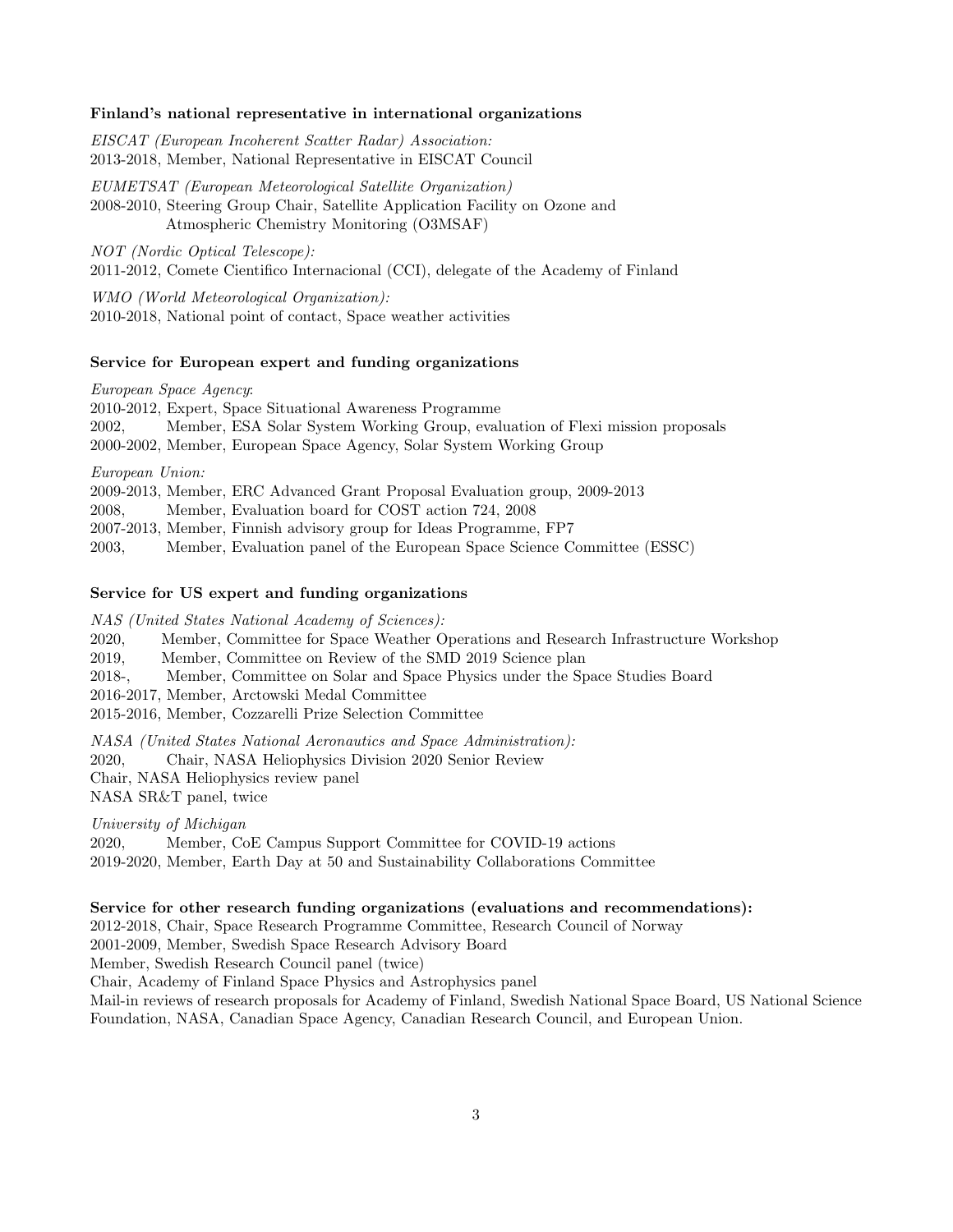#### Other Expert tasks

2019, Chair, Evaluation Panel of the 2019 Research Assessment Exercise of the University of Eastern Finland 2017, Member, Search committee for Director of Space Research Institute, Austrian Academy of Sciences 2015-2018, Member, Science Advisory Council of the Deutsches Geoforschungszentrum Potsdam, Germany 2012-2018, Chair, Space Research Programme Committee, Research Council of Norway 2010-2017, Member, Publication Forum for evaluation of Finnish science 2012, Chair, Panel 5, Research Assessment Exercise, Royal Institute of Technology, Stockholm, Sweden 2012- Expert, European Space Agency, Board of the Space Situational Awareness Programme

2008, Member, Search committee for new director for EISCAT

2008, Chair, Panel 5, Research Assessment Exercise, Royal Institute of Technology, Stockholm, Sweden

2005, Member, International Evaluation Panel of UK Physics and Astrophysics

2001-2009, Member, Space Research Advisory Committee, Swedish National Space Board

Reviewer of scientific articles: Science, PNAS, MNRAS, J. Geophys. Res., Space Physics, J. Geophys. Res., Atmospheres, Geophys. Res. Lett, Ann. Geophys., Planet. Space Science, J. Atmosph. Space Phys., Adv. Polar Upper Atmosph. Res., and other journals.

#### International scientific organizations, memberships and offices held

AE (Academia Europaea):

2015-2021, Member, Section Committee of the Earth and Cosmic Sciences

AGU (American Geophysical Union):

2015, Member, Centennial Task Force

2009, Member, AGU Strategic Planning Forum

2006-2008, Chair, Fellows Committee

2004-2006, Member, Fellows Committee

2000-2002, Member, James B Macelwane Medal Committee

1998-2000, Member, Meetings Committee

COSPAR (Committee on Space Research):

2012-2018, Chair, Finnish National Committee

2012-2018, Member, COSPAR Council

2007-2011, Member, Finnish National COSPAR Committee

1998-2000, Chair, Subcommission D3

1993-1996, Vice-chair, Subcommission D3

EGU (European Geosciences Union):

2016-2021, Member, Jean Dominique Cassini Medal Committee

2010-2011, Vice-President (past president), European Geosciences Union

2008-2010, President, European Geosciences Union

2007-2008, Vice-President (president-elect), European Geosciences Union

2005-2007, Member, EGU President's Advisory Group

2003-2007, President, Solar-Terrestrial Sciences Division

1999-2003, Secretary, Magnetosphere Subsection

IAGA (International Association for Geomagnetism and Aeronomy): 1995-1999, Reporter on "Dynamics of the geomagnetic tail", Division III, IAGA 1995-1999, Chair, Working group IIF/III4, IAGA

IUGG (International Union of Geodesy and Geophysics): 2006-2011, Member, Finnish National Committee

SCAR (Scientific Committee on Antarctic Research): 2000-2004, Member, Solar-Terrestrial and Astrophysical Research working group

SCOSTEP: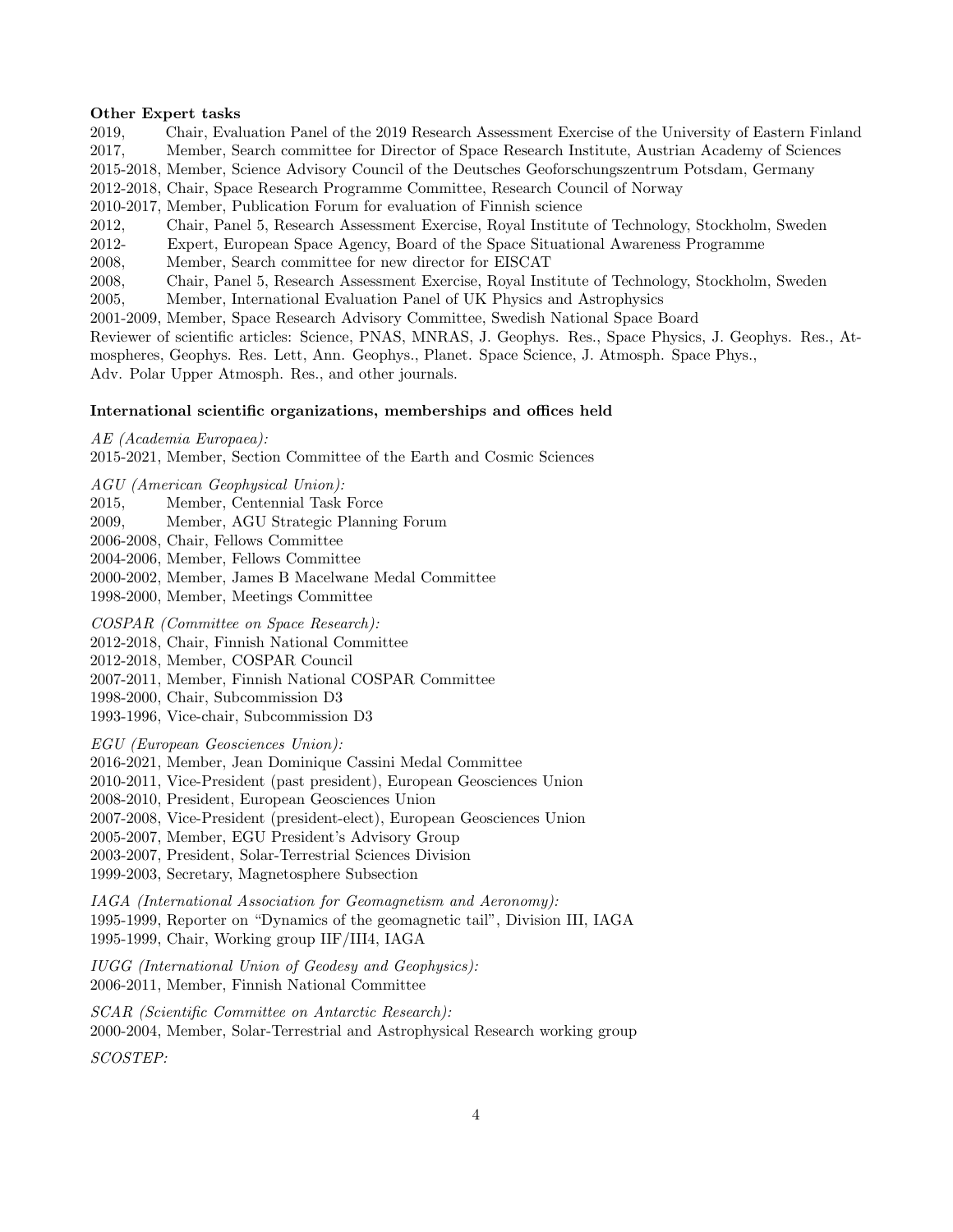1994-, Scientific Discipline Representative

URSI (Union Radio-Scientifique Internationale): 2014-2018, Member, Finnish Commission H 2006-2018, Member, Finnish National Committee, Representative of the Finnish Academy of Sciences

### Editorial and reviewer tasks

#### Editor in Journals:

2011-2017, Surveys of Geophysics, member of the editorial board 2011-2014, Space Science Reviews, member of the editorial board 2003-2005, Annales Geophysicae (Magnetospheric physics), topical editor

#### Editor in Volumes:

- 2009, Maan ytimesta avaruuteen, eds Ilmari Haapala and Tuija Pulkkinen, Bidrag till kannedom av Finlands Natur och Folk, Publications of the Finnish Society of Sciences and Letters, Sastamala
- 2005, Inner Magnetosphere: Physics and Modeling, eds T. I. Pulkkinen, N. A. Tsyganenko, and R. W. H. Friedel, AGU Monograph 155, AGU, Washington DC, 2005
- 2004, Substorms-7, eds N. Y. Ganushkina and T. I. Pulkkinen, FMI Publications
- 2001, Validation of Magnetospheric models, Adv. Space Res. Vol 28, No 12, eds T. Pulkkinen and R. Wolf

#### Organization of scientific meetings

#### Main organizatorial responsibility:

- 2009, Programme committee chair, EGU General Assembly, Vienna, Austria
- 2008, Programme committee chair, "Maan ytimesta avaruuteen", Symposium by the Finnish Academy of Sciences and Letters, Helsinki, Finland
- 2008, Programme committee chair, EGU General Assembly, Solar Terrestrial Sciences programme, Vienna, Austria
- 2007, Programme committee chair, EGU General Assembly, Solar Terrestrial Sciences programme, Vienna, Austria
- 2005, Programme committee chair, EGU General Assembly, Solar Terrestrial Sciences programme, Vienna, Austria
- 2004, Programme committee chair, EGU General Assembly, Solar-Terrestrial Sciences programme, Nice, France
- 2004, Programme committee chair, International Conference on Substorms VII, Finland
- 2003, Programme committee chair, AGU Chapman conference on Physics and Modeling of the

Inner Magnetosphere, Helsinki, Finland

Convener of international scientific meetings:

Inner Magnetosphere Conference III, Los Angeles, USA, 2015

Inner Magnetosphere Conference II, Los Angeles, USA, 2013

Geomagnetic storms: toward a coupled systems-level understanding, IAGA III021, Perugia, Italy, 2007.

D3.2, Global magnetospheric dynamics and energetic particles, COSPAR, China, 2006.

- GAIII07, Geomagnetic disturbances, storms and radiation belts, IAGA, France, 2005.
- Invited reviews on solar system and magnetospheric plasmas, EGU, Austria, 2005.
- Open session on the magnetosphere, EGU, France, 2004.
- Open session on the magnetosphere, EGS, France, 2003.
- Open session on the magnetosphere, EGS, France, 2002.

Open session on the magnetosphere, EGS, France, 2001.

Open session on the magnetosphere, EGS, France, 2000.

Validation of Magnetospheric Models, COSPAR, Poland, 2000.

Energetic electrons and ions in the inner magnetosphere during geomagnetic storms,

EGS, France, 2000.

Comparison of observations and simulations of global magnetospheric structure,

S-RAMP, Japan, 2000.

- S311, Space weather: Models, near real-time monitoring and predictions, IUGG, Sweden, 1997.
- S314, Magnetospheric models and their critical evaluation, IUGG, USA, 1995.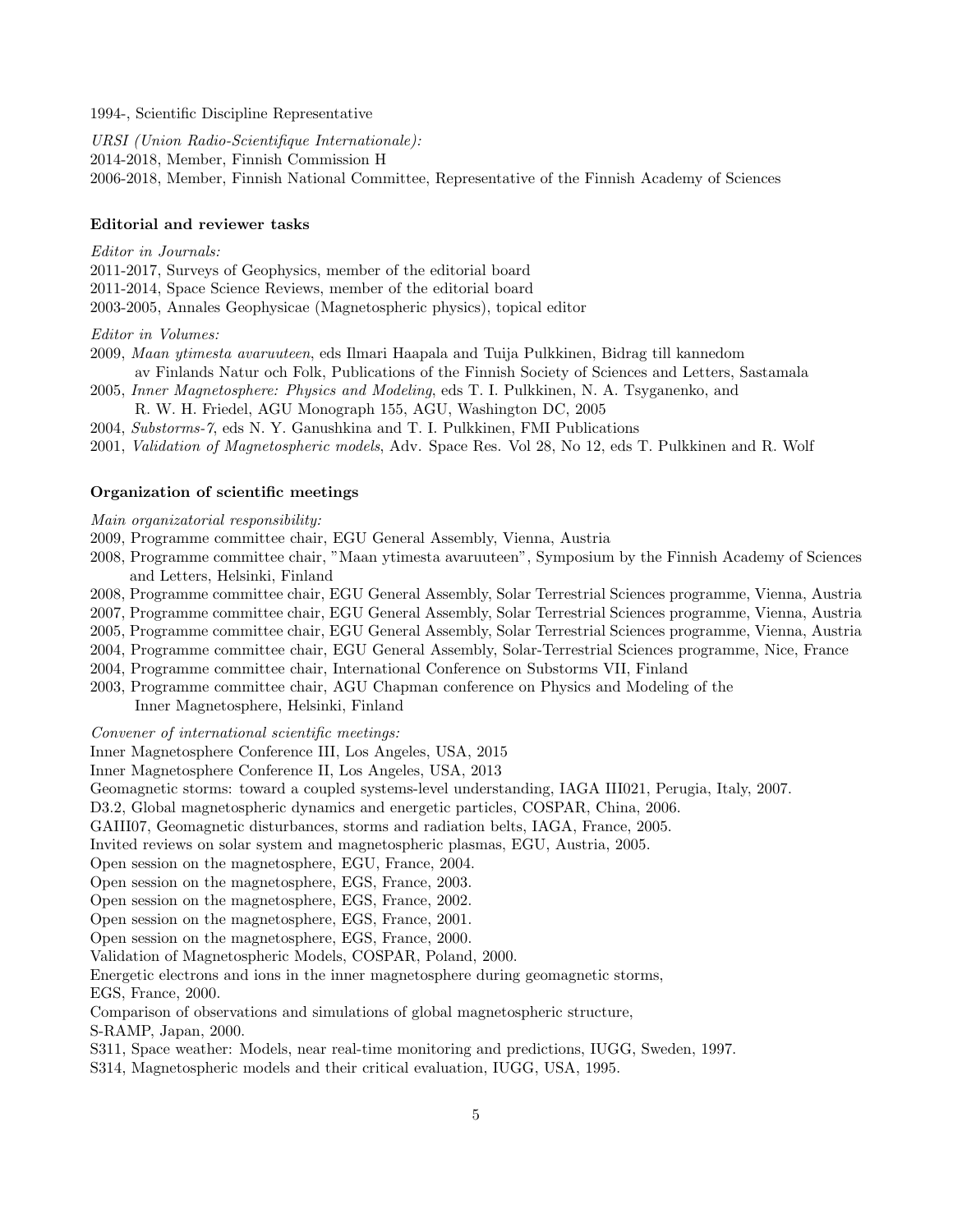#### Program committee member:

Chapman conference on Scientific challenges pertaining to space weather forecasting including extremes, Pasadena, CA, USA, 11-15 Feb, 2019. Physics Days: Annual Meeting of the Finnish Physical Society, Helsinki, March, 2015 Physics Days: Annual Meeting of the Finnish Physical Society, Joensuu, March, 2012. Scientific Organizing Committee of D3.2 session "Magnetic Substorms and Tail Dynamics", COSPAR 39th Assembly, 14-22 July, 2012. Earth observation and water cycle science, Frascati, Italy, 2009. Inner magnetosphere workshop, Korpilampi, Espoo, Finland, 2008. Eighth International Space Plasma Simulation School, Hawaii, 2007. Eighth International Conference on Substorms, Canada, 2006. Seventh International Conference on Substorms, Finland, 2004. Fifth International Conference on Substorms, Russia, 2000. Fourth International Conference on Substorms, Japan, 1998. Symposium "Particle acceleration in space plasmas", COSPAR Scientific Assembly, France, 1996. Acquired research funding 2020, NASA, Drive Center proposal SOLSTICE, \$1 202 162 (PI Tamas Gombosi) 2018, Academy of Finland, Competence Center for the Materials Bioeconomy, 4 666 400 Euro 2018, Academy of Finland, Aalto University Research Profile funding for Quantum technology, Smart mobility, Future of work, and Experience design, 11 700 000 Euro 2017, Academy of Finland, Aalto University Research Profile funding for Digital technology ecosystems, Sustainable production and consumption, and Marine and Arctic technology, 10 800 000 Euro 2016, Academy of Finland, Aalto University Research Profile funding for Advanced energy solutions, Humancentered living environments, and Health and wellbeing, , 13 600 000 Euro 2016, Academy of Finland, Shocks and Magnetosheaths in the Heliosphere, 400 000 Euro 2016, Tekes, Aalto Innovation Scout, 431 512 Euro 2016, Tekes, KINO-Aalto, 681 337 Euro 2015, Academy of Finland, Profiling of Finnish Universities, 12 012 000 Euro 2013, Academy of Finland, Missing links in space weather driving, 521 068 Euro 2005, Academy of Finland, Solar wind - magnetosphere transport, 149 800 Euro 2002, Academy of Finland, Space plasma simulations and their applications, 180 000 Euro 2001, Academy of Finland, Cluster II and MIRACLE, 1 714 500 FIM 2001, EU high-level conferences, Interball and beyond, 37 660 Euro 2001, Academy of Finland, Chapman Conference on Inner Magnetosphere, 32 000 FIM 2001, Finnish Academy of Sciences, Chapman Conference on Inner Magnetosphere, 4000 Euro 2000, Academy of Finland, Theory of MHD simulation, 1 497 200 FIM 2000, Academy of Finland, Solar maximum in Sun-Earth connections, 750 000 FIM 1999, Academy of Finland, Upgrading the FMI all-sky camera network, 270 000 FIM 1998, Academy of Finland, Building of a radar to examine plasma flows over Antarctic, 250 000 FIM 1997, Suomalainen Tiedeakatemia, Visit to University of Colorado, 20 000 FIM 1997, Academy of Finland, Visit to University of Colorado, 192 000 FIM 1996, Suomen Kulttuurirahasto, Visit to University of Colorado, 30 000 FIM 1996, Finnish Fulbright Association, Visit to University of Colorado, 18 000 USD 1996, Academy of Finland, Visit to University of Colorado, 92 000 FIM 1991, Sohlberg delegation, Thesis work, 9 000 FIM 1991, Vilho, Yrjö ja Kalle Väisälän rahasto, Thesis work, 18 000 FIM University of Michigan advisor/examiner roles 2020, Austin Brenner, Graduate Student (Department of Aerospace Engineering) advisor

2019, Shannon Hill, Graduate student (Rackham Merit Fellowship) advisor